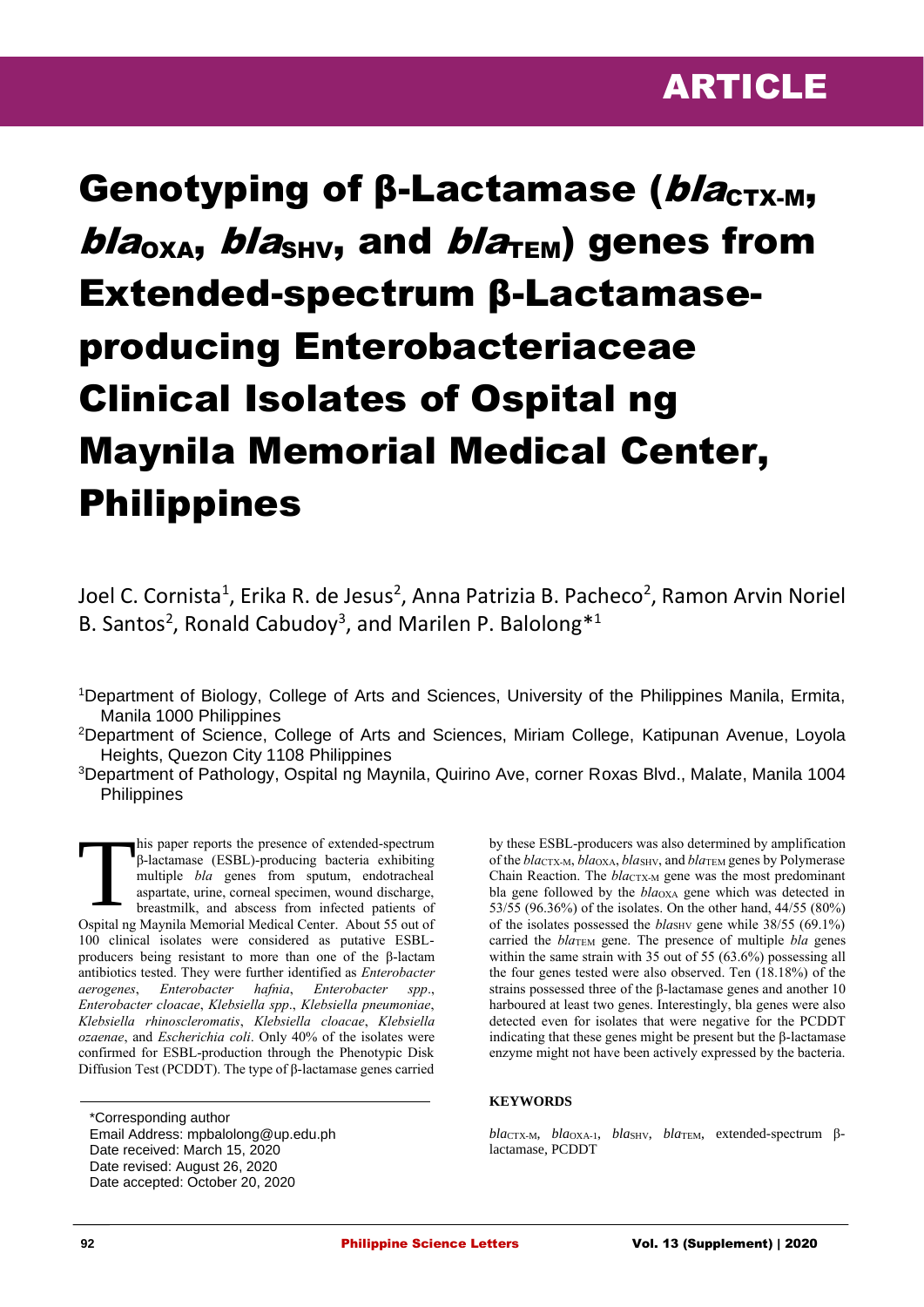## **INTRODUCTION**

Extended-spectrum β-lactamase (ESBL) producing bacteria are commonly found in clinical isolates particularly among Enterobacteriaceae and its prevalence has been reported to continuously increase worldwide. ESBL-producing Enterobacteriaceae cause diseases and infections such as septicaemia, urinary tract infection, pneumonia, wound infections, meningitis, gastroenteritis, and sporadic outbreaks (Tham 2012). Infections caused by ESBL-positive organisms often involve immunocompromised patients, making them difficult to eradicate in high-risk wards, such as intensive care units (Spanu et al. 2002). These antibiotic resistance within Enterobacteriaceae is often due to the production of the extended-spectrum β-lactamase enzymes encoded by the *bla* gene either in the chromosome or plasmid (Schmitt et al. 2007). These enzymes efficiently catalyze the irreversible hydrolysis of beta-lactam drugs such as penicillins and cephalosporins. These ESBLs also exhibit effective hydrolyzation of first-, second- and third generation cephalosporins, and monobactams (Bradford 2001). Although ESBLs were initially predominant in *Klebsiella pneumoniae* and *E. coli* strains, recent studies have shown that other genera of the Enterobacteriaceae family were also found to possessed these enzymes (Ojdana et al. 2014). The reduction of therapeutic possibilities as a result of increasing resistance of these bacteria to antibiotics often caused difficulty in managing infections within hospital settings.

The disk diffusion method such as the PCDDT is considered as standard methods for detecting ESBLs (Modi et al. 2012). This test uses ceftazidime which is a semisynthetic, broad spectrum, beta-lactam antibiotic and has activity against Gram positive and Gram negative organisms especially to *Pseudomonas* sp. and Enterobacteriaceae. Its bactericidal activity results from the inhibition of cell wall synthesis via affinity for penicillinbinding proteins (PBPs). The test also uses cefotaxime that possess a broad spectrum activity against Gram positive and Gram negative bacteria except for *Pseudomonas* sp. and also inhibits the bacterial cell wall biosynthesis via affinity for penicillin-binding proteins (PBPs). Meanwhile, clavulanic acid which is a potent β-lactamase suicide inhibitor is successfully being used in combination to existing β-lactam antibiotics (Paradkar, 2013). This is because a wide variety of betalactamases which are commonly found in microorganisms resistant to penicillins and cephalosporins are being inhibited by clavulanic acid. Thus, binding and irreversible inhibition of the beta-lactamase results in a restoration of the antimicrobial activity of beta-lactam antibiotics against lactamase-secretingresistant bacteria as shown by the increase in the zone of inhibition.

To date, several genetic subtypes of β-lactamase genes have been reported which has already exceeded more than 200 variants (Varkey et al. 2014). But the *blactic*-M, *blashy*, *blaTEM* and *bla*OXA genes have been reported to be the most common types and variants of these genes formed new dominant ESBLs (Barguigua et al. 2011). These β-lactamase enzymes are commonly classified according to molecular characteristics or functional. The molecular classification divides β-lactamases into four major classes (A–D) based on amino acid similarity (Ambler et al. 1991). On the other hand, the functional classification groups β-lactamases according to similarities in substrate or inhibitor profile (Bush et al. 1995). However, a more updated functional classification places cephalosporinases in group 1, serine β-lactamases in group 2, and the metallo-βlactamases in group 3 (Bush and Jacoby 2010). Since these *bla* genes encoding antibiotic resistance are often placed on transferable elements such as plasmids or transposons, horizontal gene transfer of antibiotic resistance among bacterial

strains are easily facilitated by the localization of the *bla* genes (Ojdana et al. 2014).

The prevalence of extended-spectrum β-lactamase among Enterobacteriaceae have been reported to vary worldwide. In the United States, 26,000 (19%) cases of healthcare associated infections are caused by ESBL-producing Enterobacteriaceae while in Europe, a prevalence of 85–100% ESBL-producing *E. coli* and *K. pneumoniae* have been reported (Lota and Latorre 2013). In the Asia Pacific region however, the prevalence of 42.2% and 35.8% ESBL-positive *E. coli* and *Klebseilla* spp*.,*  respectively have been recorded (Hawser et al. 2009)*.* In the Philippines, there are very limited studies of the prevalence of ESBL-producing Enterobacteriaceae*.* In a study of Bomasang and Mendoza (2003), the prevalence of ESBL-positive clinical isolates of Enterobacteriaceae from the Philippine General Hospital (PGH) was reported to be 29.9%. Besides, prevalence of ESBL-producing *E. coli* and *Klebsiella* spp. in a tertiary hospital in Makati City was shown to be 20.1% **(**Villanueva et al. 2003) while the prevalence of ESBL-producing Enterobacteriaceae at Mindanao Sanitarium and a hospital in southern Philippines was reported to be 5.1% (Lucena et al. 2012). A study on extended-spectrum β-lactamase production in clinical isolates of *E. coli* from three hospitals in Luzon showed a prevalence of around 22.6% (Cruz et al. 2014) and the prevalence of ESBL producing Enterobacteriaceae from clinical isolates in a tertiary hospital in Bacolod City was reported to be18.8% (Garcia et al. 2016). The different ESBL prevalence rate in the country have normally been observed according to the region and time of collection of samples. With the increasing prevalence rate of ESBL-caused infections, it was observed that the mortality rate of patients who are infected are also increasing (Melzer & Petersen 2007).

Studies on determining the type of β-lactamase genes present in ESBL-producing Enterobacteriaceae in the Philippines are also very limited. Cabrera and Rodriguez (2009) reported that *blashv*-<sup>12</sup>was the most dominant ESBL among clinical isolates of Enterobacteriaceae in the Philippine General Hospital. Moreover, it was also reported that *bla*CTX-M gene to be the most predominant extended-spectrum β-lactamases among Enterobacteriaceae in other parts the Philippines (Tian et al. 2010; Lucena et al. 2012; Cruz and Hedreyda 2017). In a more recent study, the *bla*OXA-1 gene was found to be the most common *bla* gene among *K. pneumoniae* isolated from fomites in four different hospitals in Luzon (Cornista et al. 2019). Changes in the emergence and predominance of different ESBL genes throughout the Philippines prove their wide occurrence in the country.

Because of the increasing prevalence of bacteria with multiple ESBL-genes among Enterobacteriaceae predominantly due to indiscriminate use of antibiotics, this has become a major concern within hospital setting (Paterson & Bonomo 2005). But the complexity and expensiveness of the detection of ESBL production through the practice of routine laboratory susceptibility testing methods implicates why there are only a few studies on the detection of ESBL-producing Enterobacteriaceae in Philippine hospital settings (Lota & Latorre 2014). A close monitoring and surveillance sysTEM however, plays a significant role in controlling the spread of ESBL-producing bacteria in the country. But a reliable identification of ESBL-producing organisms in clinical laboratories can be challenging and time-consuming, thus, in the Philippines prevalence of ESBL are likely underestimated. This further strengthens the urgent need of a routine molecular screening for ESBL in the Philippines to provide fast and accurate results. The results of this study therefore, would contribute to the poor baseline data on the prevalence and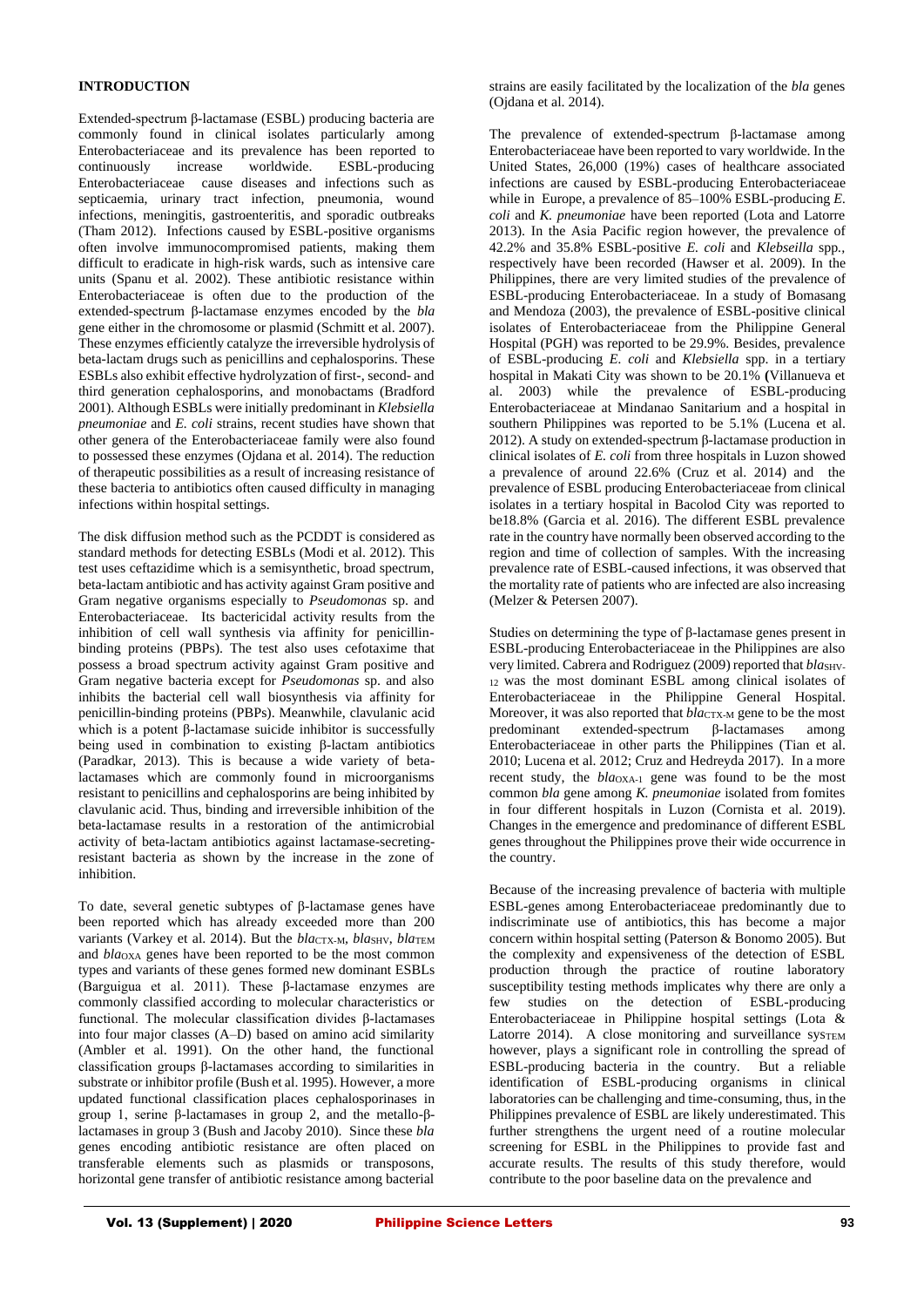**Table 1: Summary of the primers used for the amplification of the different β-lactamase genes and the expected amplicon sizes (Dallenne et al***.* **2010).**

| Gene                | <b>Forward Primer</b><br>(5'→ 3') | <b>Reverse Primer</b><br>$(5' \rightarrow 3')$ | Amplicon size (bp) |
|---------------------|-----------------------------------|------------------------------------------------|--------------------|
| $blactx-M$          | 5'-TTAGGAAGTGTG<br>CCGCTGCA-3     | 5'- CGATATCGTTGG<br>TGGTGCCAT-3'               | 688                |
| $blaOXA-1$          | 5'-GGCACCAGATTC<br>AACTTTCAAG-3'  | 5'-GACCCCAAGTTT<br>CCTGTAAGTG-3                | 564                |
| $bla$ <sub>EM</sub> | 5'-CATTTCCGTGTC<br>GCCCTTATTC-3   | 5'-CGTTCATCCATAG<br>TTGCCTGAC-3'               | 800                |
| bla <sub>SHV</sub>  | 5'-AGCCGCTTGAG<br>CAAATTAAAC -3'  | 5'-ATCCCGCAGATAA<br>ATCACCAC-3'                | 713                |

**Table 2: Summary of the source and the number of clinical samples and their identities.**

| <b>Identities</b>                         | <b>Sputum</b> | <b>ETA</b> | Wound | <b>Urine</b> | <b>Corneal</b> | <b>Breastmilk</b> | <b>Abscess</b> |
|-------------------------------------------|---------------|------------|-------|--------------|----------------|-------------------|----------------|
| Klebsiella spp.                           |               |            |       |              |                |                   |                |
| K. cloacae                                |               |            |       |              |                |                   |                |
| K. ozaenae                                |               |            |       |              |                |                   |                |
| K. pneumoniae                             | 10            |            |       |              |                |                   |                |
| K. rhinoscleromatis                       |               |            |       |              |                |                   |                |
| Enterobacter spp.                         |               |            |       |              |                |                   |                |
| E. hafnia                                 |               |            |       |              |                |                   |                |
| E. cloacae                                |               |            |       |              |                |                   |                |
| E. aerogenes                              |               |            |       |              |                |                   |                |
| Escherichia coli<br>$\sim$ $ \sim$ $\sim$ |               |            |       |              |                |                   |                |

\*Endotracheal aspirate (ETA)

genotyping of ESBL-producers particularly among members of the family Enterobacteriaceae in the Philippines.

## **METHODS**

## **Sample Collection**

Clinical isolates were obtained from the Bacteriology Section, Department of Pathology, Ospital ng Maynila Memorial Medical Center, Philippines. Approval from the Ethics Committee of both Ospital ng Maynila Memorial Medical Center and Miriam College, Quezon City were first obtained prior to the conduct of the study. Samples were collected from sputum, endotracheal aspartate, urine, corneal specimen, wound discharge, breastmilk, and abscess of infected patients, male and female, ages ranging from a newborn until 87 years old. The sample collection period started from September 2018 until the end of April 2019. Since extended-spectrum β-lactamase (ESBL)-producing bacteria have been commonly reported in members of the family Enterobacteriaceae in which most of the medically important bacteria in hospital infections are found, these group were actively selected in this study. Clinical samples were serially diluted and 100 µl was plated onto Mac Conkey agar and incubated at 37 °C for 24 h. At least three bacterial colonies per clinical sample were randomly selected and purified in Nutrient Agar (NA) plates. These isolates were then initially characterized using standard morphological and biochemical tests based on the Bergey's Manual of Determinative Bacteriology.

Purified bacterial isolates from clinical samples were transported in a thermal cooler to the Microbiology Research Laboratory of Miriam College, Quezon City for the Phenotypic Confirmatory Disk Diffusion Test (PCDDT), molecular characterization and genotyping of ESBL genes. The positive control of ESBL-producing *K. pneumoniae* BUL\_ICUVent was isolated from a hospital in Bulacan, Philippines and confirmed to be ESBL-producing by both antimicrobial susceptibility

testing and PCDDT. This strain was previously reported to possessed the *bla*CTX-M*, bla*OXA*,* and *bla*TEM genes (Cornista et al. 2019). A negative control of non-ESBL-producing *Klebsiella pneumoniae* (KpB32) was obtained from the Culture Collection of the Biology Department of University of the Philippines Manila.

## **Antimicrobial Susceptibility Testing**

A total of 100 different clinical isolates were initially tested for antibiotic susceptibility against ampicillin/sulbactam (SAM), piperacillin/tazobactam (TZP), ceftazidime (CAZ), cefotaxime (CTX), ceftriaxone (CRO), and imipenem (IPM) using standard disk diffusion method. These antibiotics were selected because these are the commonly used beta-lactam antibiotics in hospitals and are recommended for screening of ESBLs (CLSI, 2012). Briefly, two to three distinct colonies from each purified plate were picked up and inoculated into Mueller Hinton Broth (MHB) and incubated at 37 °C for 16–18 h. The bacterial suspension was adjusted to 0.5 McFarland standard with saline solution. The cultures were then swabbed onto Mueller Hinton agar (MHA) plates and disks containing different antibiotics were placed on top of the swabbed plates and incubated overnight at 37 °C. The clearing zones were measured and interpreted based on the guidelines set by the Clinical Laboratory Standards Institute (CLSI, 2012). Bacterial isolates that were resistant to more than one of the different antibiotics tested were considered as ESBL-suspect. Only isolates that were initially determined to be ESBL-positive through AST were further confirmed for ESBL-production through the PCDDT.

## **Confirmation of ESBL Production**

The presence of ESBL enzymes was confirmed by PCDDT as recommended by CLSI (2013). Overnight cultures of the bacterial isolates were grown in MHB and suspensions were adjusted with saline solution to achieve turbidity of 0.5 McFarland standard. Aliquots of the suspensions were swabbed on the surface of MHA plates, covering the entire surface. Disks of ceftazidime (30 μg) and ceftazidime/ clavulanic acid (30/10 μg)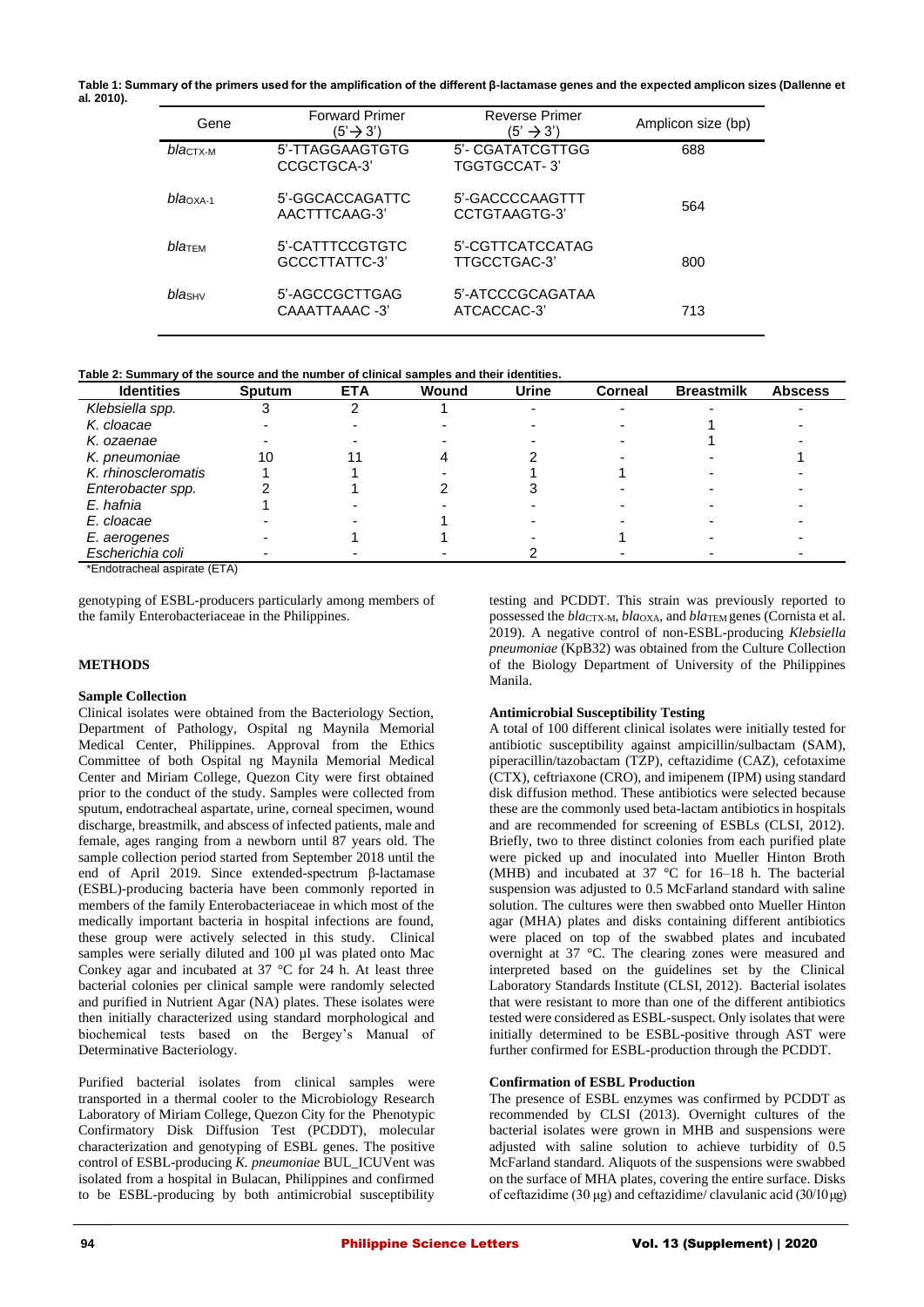## Phenotypic Confirmatory Disk Diffusion Test (PCDDT)



Non ESBL





putative ESBL isolate

Note: presence of clavulanic acid inhibits CTX/CAZ or both, a typical reaction for ESBLs, these isolates were used for molecular experiment

Figure 1: PCDDT of isolates using antibiotic discs containing ceftazidime (CAZ) and ceftazidime/clavulanic acid (CAC) and cefotaxime **(CTX) with cefotaxime/clavulanic acid (CEC). (A): show the results for a non-ESBL producing** *K. pneumoniae* **(B): shows the results for ESBL-producing** *Klebsiella spp* **showing an increase of at least 5 mm in the diameter of the zone of inhibition produced with antibiotic plus clavulanic acid.**

were placed on the upper part of the MHA plate while disks of cefotaxime (30 μg) and cefotaxime/clavulanic acid (30/10 μg) were placed on the lower part. The disks were positioned onto the plate at a distance of  $30 \text{ mm}$  from each other and incubated for 18 hours at 37 °C. ESBL-production of the different isolates were confirmed when an increase of  $\geq$  5 mm in the zone diameter was observed for either antimicrobial agent tested in combination with clavulanic acid over when tested alone.

## **Confirmation of Identity of ESBL-producing isolates**

The identity of a representative ESBL-producing Enterobacteriaceae isolates were confirmed by amplification of the *16S rRNA* gene through Polymerase Chain Reaction (PCR). First, the genomic DNA were extracted using the GF-1 Bacterial DNA Extraction Kit (GF-BA-100) (Vivantis, Malaysia) and were used as TEMplates for PCR amplification and16S *rRNA*  gene using a Quanta S1-96 Thermocycler. The following 16S *rRNA* forward (5' TGT GGG AAC GGC GAG TCG GAA TAC 3') and 16S *rRNA* reverse (5' GGG CGC AGG GGA TGA AAC TCA AC 3') primers were used (Shahi et al. 2013). The PCR reaction was composed of 25 µl working volume which was made up of 5.5 µl sterile distilled water, 5 µl extracted bacterial DNA, 12.5 µl 2X Taq Master Mix, 1 µl of 10 µM16S *rRNA* gene forward primer and 1 µl of 10 µM 16S *rRNA* gene reverse primer. The maximized PCR conditions used were as follows: initial denaturation at 95°C for 5 min; 35 cycles of denaturation (1 min at 94°C); annealing (20 sec at 59°C); extension (1 min at 72°C); and final extension at 72°C for 5 min. The presence and purity of the amplified fragments were checked by Agarose Gel Electrophoresis (AGE) in 1.5% agarose gel run at 100 V for 30 min. A total of 20  $\mu$ l of the amplicons (100-150 ng/ $\mu$ l) from the ESBL-producing Enterobacteriaceae isolates were then sent to Macrogen, Korea for gene sequencing using the Sanger Method. The DNA sequences were then be aligned using Basic Local Alignment Sequencing Tool (BLAST), and the % homologies and possible identities were determined from the PUBMED nucleotide database.

#### **Detection of β-lactamase Genes**

Genotyping of the different β-lactamase genes responsible for the ESBL production of the different Enterobacteriaceae isolates were determined by amplification of the *blacTX-M, blaTEM*, *bla*SHV*,* and *bla*OXA*,* genes by PCR. The following sets of primers and the expected amplicon sizes are shown in Table 1.

The total reaction mixture of 25 μl was composed of the following: 5 μl of the extracted genomic DNA, 5.5 μl sterile distilled H2O, 1μL each of 10 μM forward and reverse primers and 12.5 μl of 2X Taq Master Mix. For the amplification of the *bla*CTX-M*,* and *bla*OXA genes, the following PCR conditions were used: 94 °C for 4 min (initial denaturation), 35 cycles of denaturation at 94 °C for 1 min, 55 °C for 20 sec (annealing), 72 °C for 30 sec (extension) and 72 °C for 5 min (final extension). On the other hand, for the amplification of the *bla*SHV gene, the following PCR conditions were used: initial denaturation at 94 °C for 5 min, 35 cycles of denaturation at 94 °C for 1 min, annealing at 54.5 °C for 15 sec, extension at 72 °C for 1 min, and final extension at 72 °C for 5 min. Lastly, for the detection of *bla*T<sub>EM</sub> gene, the PCR conditions used were as follows: initial denaturation at 94 °C for 5 min, 35 cycles of denaturation at 94 °C for 1 min, annealing at 54.5 °C for 15 sec, extension 72 °C for 30 sec, and final extension at 72 °C for 5 min.

The PCR products were run in a 1.5% agarose gel for 30 min at 100 V and amplicons were viewed in a UV transilluminator (BIO-RAD Gel Doc EZ Imager). PCR products of representative isolates were then sent to Macrogen, Korea for gene sequencing. To confirm the DNA sequences of the desired *bla* genes, sequences were aligned with the known sequences in the PUBMED nucleotide database using BLAST.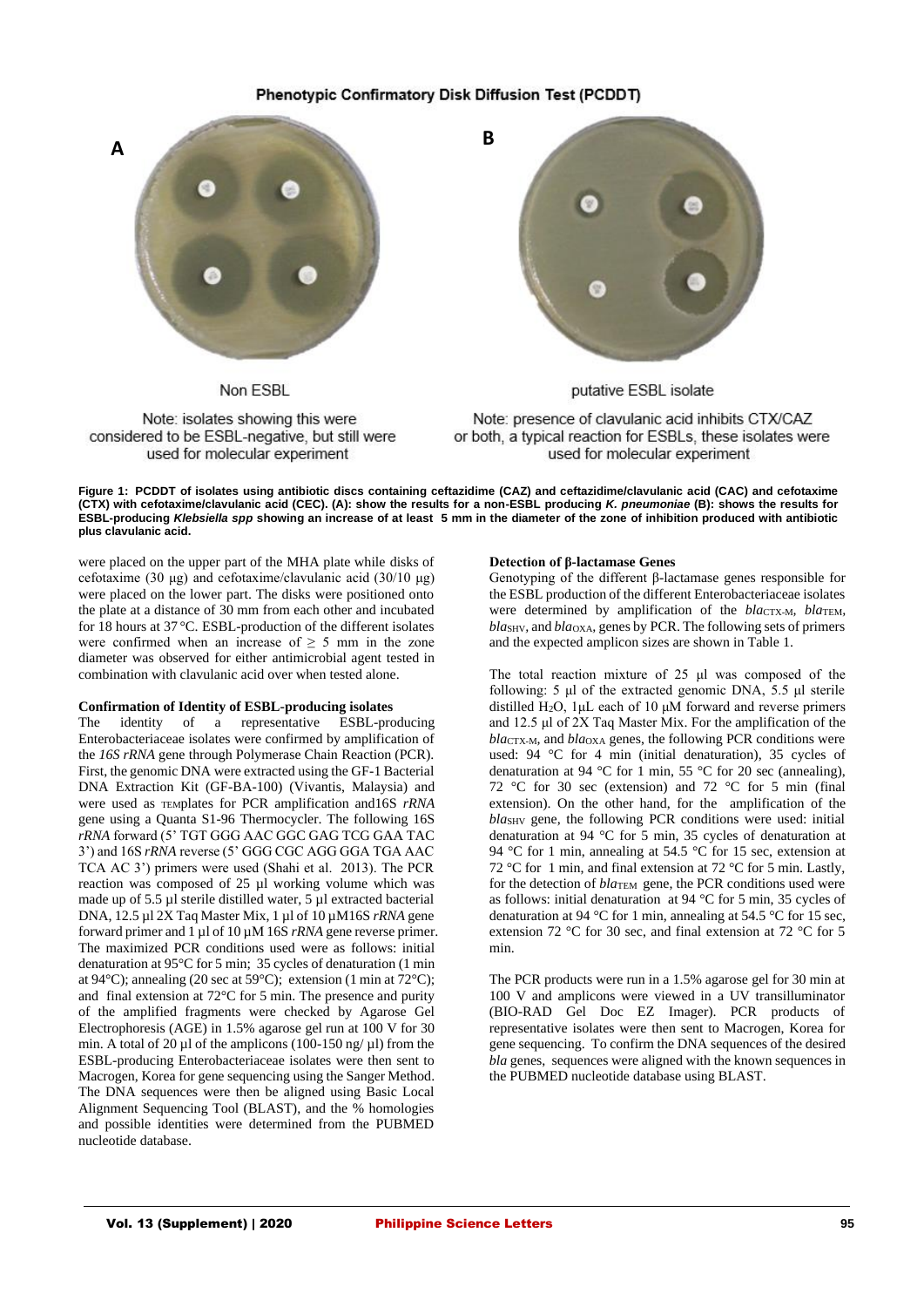| Table 3: Antimicrobial Susceptibility Testing (AST), PCDDT, and the summary of the different $\beta$ -lactamase genes detected from the 55 ESBL- |
|--------------------------------------------------------------------------------------------------------------------------------------------------|
| producing clinical isolates from Ospital ng Maynila Memorial Medical Center.                                                                     |

| Sample code                                                          | <b>AST</b>   | <b>PCDDT</b> | blaст <u>х</u> -м | blaoxa | blasHv    | $bla$ TEM |
|----------------------------------------------------------------------|--------------|--------------|-------------------|--------|-----------|-----------|
| OSMAp1sputum_K. pneumoniae                                           | R            | $\mathbf +$  | +                 | +      |           |           |
| OSMAp2ETA_K. pneumoniae                                              | R            | +            | +                 | +      |           |           |
| OSMAp3ETA_K. pneumoniae                                              | R            |              | +                 | +      | +         | +         |
| OSMAp4ETA _K. pneumoniae                                             | R            |              | +                 | +      |           |           |
| OMSAp5sputum_K. pneumoniae                                           | $\mathsf{R}$ |              | +                 | +      |           |           |
| OSMAp6urine_K. pneumoniae                                            | ${\sf R}$    | +            | +                 | +      |           |           |
| OSMAp7corneal_E. aerogenes                                           | R            |              | +                 | +      |           |           |
| OSMAp8sputum_K. pneumoniae                                           | R            | +            | +                 | +      |           |           |
| OSMAp9sputum_K. pneumoniae                                           | $\mathsf R$  |              | +                 | +      |           |           |
| OSMAp10sputum_K. pneumoniae                                          | $\mathsf{R}$ |              | +                 | +      |           |           |
| OSMAp11ETA _K. pneumoniae                                            | R            | +            | +                 | +      | +         |           |
| OSMA p12urine_K. pneumoniae                                          | R            |              | +                 | +      | +         |           |
| OSMAp13ETA _K. pneumoniae                                            | $\mathsf R$  | +            | +                 | +      |           |           |
| OSMAp14sputum_K. pneumoniae                                          | R            |              | +                 | +      | +         |           |
| OSMAp15ETA _K. pneumoniae                                            | R            | +            | +                 | +      | +         |           |
| OSMAp16ETA_K. pneumoniae                                             | R            |              | +                 | +      |           |           |
| OSMAp17sputum_K. pneumoniae                                          | ${\sf R}$    |              | +                 | +      |           |           |
| OSMAp18wound_K. pneumoniae                                           | R            |              | +                 | +      |           |           |
| OSMAp19wound_K. pneumoniae                                           | R            |              | +                 |        |           |           |
| OSMAp20sputum_K. pneumoniae                                          | $\mathsf{R}$ | +            | +                 | +      |           |           |
|                                                                      | $\mathsf{R}$ |              |                   |        |           | +         |
| OSMAp21corneal_K. rhinoscleromatis<br>OSMAp22urine_Enterobacter spp. | R            | +            | +                 | +      |           |           |
| OSMAp23urine_K. rhinoscleromatis                                     | R            |              | +                 | +      | +         | +         |
| OSMAp24sputum_K. pneumoniae                                          | ${\sf R}$    | +            | +                 | +      | +         | +         |
|                                                                      |              |              | +                 | +      |           | +         |
| OSMAp25wound_Enterobacter spp.                                       | R            | +            | +                 | +      |           | +         |
| OSMAp26wound_Enterobacter spp.                                       | R            |              | +                 | +      | +         | +         |
| OSMAp27ETA_K. rhinoscleromatis                                       | R            | +            | +                 | +      |           | +         |
| OSMAp28ETA_K. pneumoniae                                             | ${\sf R}$    |              | +                 | +      |           | +         |
| OSMAp29ETA_K. pneumoniae                                             | R            |              | +                 | +      |           | +         |
| OSMAp30breastmilk_K. cloacae                                         | R            |              | +                 | +      |           | +         |
| OSMAp31breastmilk_K. ozaenae                                         | $\mathsf{R}$ | +            | +                 | +      |           | +         |
| OSMAp32wound_K. pneumoniae                                           | R            | +            | +                 | +      | +         | +         |
| OSMAp33ETA_K. pneumoniae                                             | R            | +            | +                 | +      |           | +         |
| OSMAp34urine_E. coli                                                 | R            |              | +                 | +      | +         | +         |
| OSMAp35sputum_Klebsiella spp.                                        | ${\sf R}$    | +            | +                 | +      | +         | +         |
| OSMAp36urine_Enterobacter spp.                                       | R            | +            | +                 | +      | +         | +         |
| OSMAp37urine_E. coli                                                 | R            |              | +                 | +      | +         | +         |
| OSMAp38wound_E. cloacae                                              | ${\sf R}$    | +            | +                 | +      |           | +         |
| OSMAp39urine_Enterobacter spp.                                       | R            |              | +                 | +      |           |           |
| OSMAp40ETA_Klebsiella spp.                                           | R            | +            | +                 | +      |           | +         |
| OSMAp41sputum_Enterobacter spp.                                      | R            |              | +                 | +      |           | +         |
| OSMAp42sputum_E. hafnia                                              | R            |              | +                 | +      | +         | +         |
| OSMAp43abscess_K. pneumoniae                                         | R            |              | +                 | +      | +         | +         |
| OSMAp44ETA_K. pneumoniae                                             | ${\sf R}$    | +            | +                 | +      | +         | +         |
| OSMAp45ETA_E. aerogenes                                              | ${\sf R}$    |              | +                 | +      | +         | +         |
| OSMAp46wound_E. aerogenes                                            | ${\sf R}$    |              | +                 | +      | +         | +         |
| OSMAp47wound_Klebsiella spp.                                         | $\mathsf R$  |              | +                 | +      | $\ddot{}$ | $\pmb{+}$ |
| OSMAp48ETA_Klebsiella spp.                                           | ${\sf R}$    |              | +                 | +      | +         | +         |
| OSMAp49sputum_K. pneumoniae                                          | ${\sf R}$    | +            | +                 | +      | +         | +         |
| OSMAp50wound_K. pneumoniae                                           | ${\sf R}$    | +            | +                 | +      |           |           |
| OSMAp51sputum_K. rhinoscleromatis                                    | ${\sf R}$    |              | +                 |        | +         | +         |
| OSMAp52sputum_Klebsiella spp.                                        | ${\sf R}$    |              | $\pmb{+}$         | +      | +         | +         |
| OSMAp53sputum_Klebsiella spp.                                        | ${\sf R}$    |              | +                 | +      | +         | +         |
| OSMAp54ETA_Enterobacter spp.                                         | R            |              | +                 | +      | +         | +         |
| OSMAp55sputum_Enterobacter spp.                                      | R            |              | +                 | +      | $\pmb{+}$ | $\pmb{+}$ |
|                                                                      |              |              |                   |        |           |           |

Resistant (R) isolates should have been resistant to at least one of the antibiotics used in the antibiotic susceptibility test based on CLSI guidelines. PCDDT (+) are strains that exhibits an increase in the zone diameter of ≥ 5 mm in at least one or both of the third generation cephalosporins used and the disks containing these antibiotics plus clavulanic acid. Gene typing (+) presence of the gene of interest, (–) absence of gene of interest.

## **RESULTS**

## **Antimicrobial Susceptibility Testing and Identification of isolates**

A total of 55 out of 100 clinical isolates from infected patients of Ospital ng Maynila Memorial Medical Center, Philippines were found to be resistant to more than one of the following CLSI recommended beta lactam antibiotics;

ampicillin/sulbactam (SAM), piperacillin/tazobactam (TZP), ceftazidime (CAZ), cefotaxime (CTX), ceftriaxone (CRO), and imipenem (IPM) thus, were considered as ESBL-producers. Among these bacterial isolates, 17 came from the sputum, 16 from endotracheal aspartate (ETA), 8 from urine samples, 2 were collected from corneal specimen, 9 from wound discharge, 2 from breast milk, and 1 from abscess (Table 2). These isolates were subjected to standard morphological and biochemical tests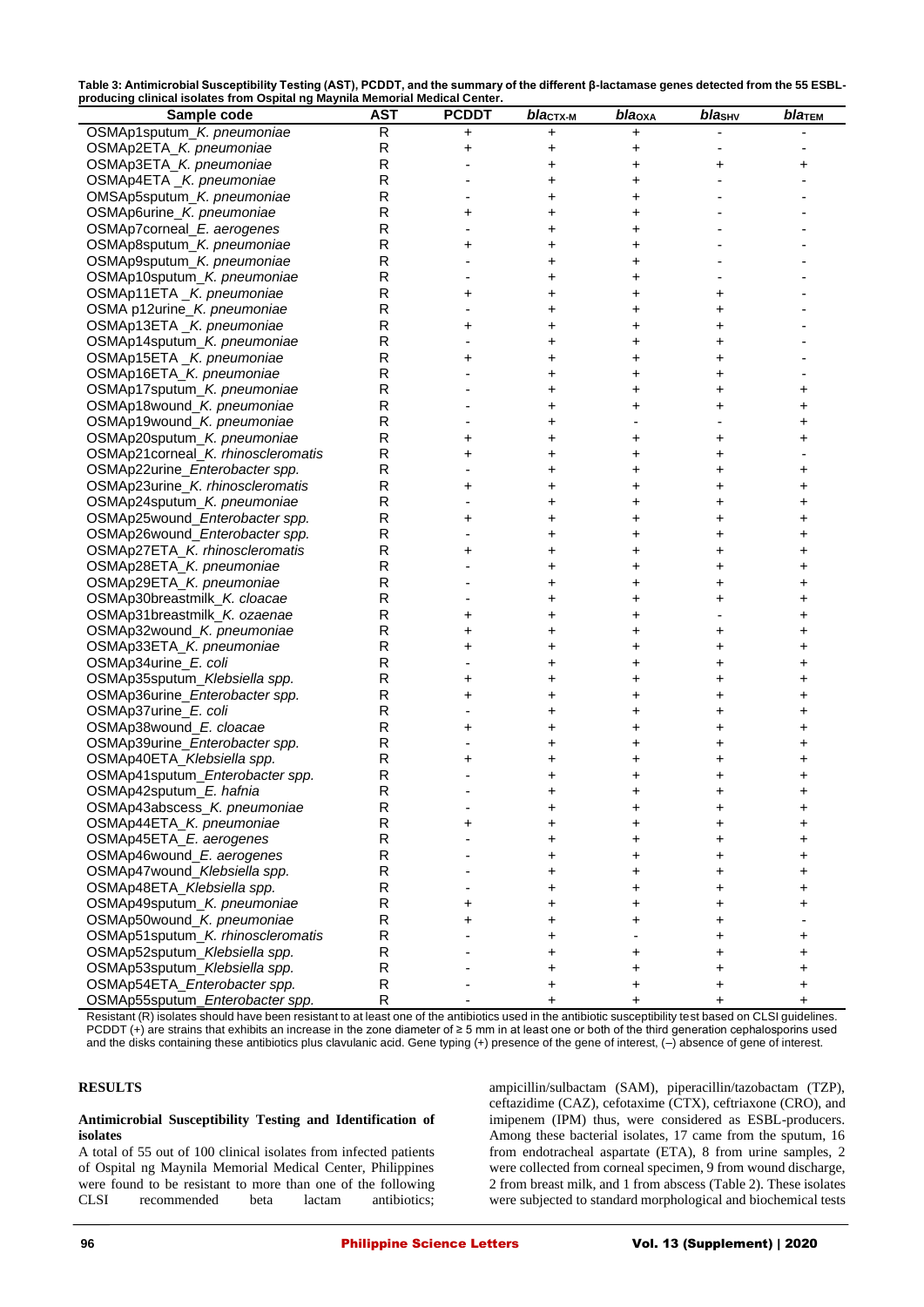

**Figure 2: Amplification of the different** *bla* **genes by Polymerase**  Chain Reaction (PCR) (A) the 688 bp *blacTX-M* gene fragment from **representative isolates: (a) positive control, (b)**   $OSMAP1sputum_K.$  pneumoniae, (c) *pneumoniae,* **(d) OSMAp3ETA\_***K. pneumoniae* **(e) negative**  control. (B) the 713 bp *bla*<sub>SHV</sub> gene fragment from representative **isolates: (a) positive control, (b) OSMAp11ETA \_***K. pneumoniae,* **(c) OSMA p12urine\_***K. pneumoniae,* **(d) OSMAp13ETA \_***K. pneumoniae,* (e) negative control. (C) the 564 bp *bla*<sub>oxa</sub> gene **fragment from representative isolates: (a) positive control, (b) OSMAp4ETA\_***K. pneumoniae,* **(c) OMSAp5sputum\_***K. pneumoniae,* **(d) OSMAp6urine\_***K. pneumoniae,* **(e) negative control. (D) the 800 bp** *bla***rEM gene fragment from representative <br>isolates: (a) positive control, (b) OSMAp17sputum\_K.** isolates: (a) positive control, (b) *pneumoniae,* **(c) OSMAp18wound\_***K. pneumoniae,* **(d) OSMAp19wound\_***K. pneumoniae***, (e) negative control.**

for partial characterization. The identities of these isolates were then confirmed by amplification and sequencing of the *16S rRNA* gene. Results showed that the isolates all belonged to the family Enterobacteriaceae with six identified as *Klebsiella spp.,*  one *Klebsiella cloacae,* on*e Klebsiella ozaenae,* 28 *Klebsiella pneumoniae,* four *Klebsiella rhinoscleromatis,* eight *Enterobacter spp.,* one *Enterobacter hafnia,* one *Enterobacter cloacae,* three *Enterobacter aerogenes,* and two *Escherichia coli* (Table 2).

## **Confirmation of ESBL Production**

Out of the 55 isolates that were initially screened to be resistant to different β-lactam antibiotics, only 22 (40%) were confirmed to be ESBL-producers by PCDDT based on an increase in at least 5 mm in the diameter of the zone of inhibition produced between the disk with the 3<sup>rd</sup> generation cephalosporin (ceftaxidime or cefOXAmine) and the disk containing the antibiotic plus the β-lactamase inhibitor (clavulanic acid) (Table 3). This results showed that majority of the isolates that were initially determined to be ESBL producers by antimicrobial susceptibility testing did not exhibited a positive result for ESBL production based on PCDDT indicating that the ESBL enzymes were not detected by this test. A representative isolate that exhibits positive for ESBL production and a non-ESBL producer are shown in Fig. 1. ESBL-positive for PCDDT was considered if there was increase in at least 5 mm in the diameter of the zone of inhibition produced between the disk with the 3<sup>rd</sup> generation

cephalosporin (ceftaxidime or cefoxamine) and the disk containing the antibiotic plus the β-lactamase inhibitor (clavulanic acid). From of the ESBL-positive isolates, 13 out of 22 (59.1%) were *K. pneumoniae*, three (13.6%) were *K. rhinoscleromatis*, two (9.1%) were *Klebsiella spp*., two (9.1%) were *Enterobacter spp.*, one (4.5%) was *K. ozaenae*, and one (4.5%) *E. cloacae*. Among the different ESBL-producing clinical isolates, the highest number of ESBL-positive isolates was found to be from endotracheal aspirate with eight out of 22 (36.4%), followed by sputum with five (22.7%), wound discharge with four (18.2%), urine with three (13.6%), corneal specimen with one 1 (4.5%), and from breastmilk with one (4.5%). These results therefore confirms that Enterobacteriaceae ESBL-producers were observed in different clinical samples from patients of Ospital ng Maynila Memorial Medical Center, Philippines.

#### **Detection of β-lactamase Genes**

The type of β-lactamase genes carried by all the 55 initial ESBLpositive isolates was detected through the amplification of the *bla*CTX-M, *bla*OXA, *bla*SHV, and *bla*TEM genes by Polymerase Chain Reaction (PCR). These genes were selected as they were previously reported to be the most prevalent *bla* genes among Enterobacteriaceae (Barguigua et al. 2011). Results of this study showed that all the different clinical isolates tested possessed the *bla*<sub>CTX-M</sub> gene suggesting that this might be the most prevalent *bla* gene present among the Enterobacteriaceae strains of Ospital ng Maynila Memorial Medical Center (Table 3; Fig 2A). This was followed by the *bla*<sub>OXA</sub> gene, which was present in 53 out of 55 (96.4%) bacterial strains (Fig. 2C). Moreover, 44 (80%) of the strains harboured the *blasHv* gene while 38 (69.1%) possessed the *bla*TEM gene (Fig. 2B; Fig. 2D). The images shown in Fig. 2 are typical examples of positive PCR products along with the control. Results of genotyping therefore confirmed that the different ESBL-positive clinical strains possessed different types of *bla* genes. Moreover, alignment of DNA sequences of the different *bla* genes from representative isolates showed almost 100% identity to deposited *E. coli bla* gene sequences in the nucleotide database (Table 4).

Moreover, results of this study also showed the presence of multiple β-lactamase genes within the same strain of bacteria. Alarmingly, 35 out of the 55 (63.6%) clinical strains possessed all of the four *bla* genes tested. Among the Enterobacteriaceae that possessed all the *bla* genes, *Klebsiella pneumoniae* showed the highest prevalence with 12 out of 35 (34.3%) strains followed by *Enterobacter* spp. and *Klebsiella spp.* with 8 (22.9%) and 6 (17.1%), respectively. Furthermore, from all the 55 clinical isolates 10 (18.2%) carried at least three of the βlactamase genes with 8 showing the (*blacTX-M*, *blaoXA*, *blasHV*) gene combination; one with (*bla*CTX-M, *bla*OXA, and *bla*TEM) and another one with (*blacTX-M*, *blasHv*, and *blaTEM*) gene combinations (Table 5). On the other hand, another 10 (18.2%) of the bacterial strains harboured at least two genes with 9 possessing the (*bla*CTX-M; *bla*OXA) genes while 1 with (*bla*CTX-M; *bla*TEM) genes. In this study, *K. pneumoniae* was also observed to have the highest number of clinical strains to possessed three or two of the β-lactamase genes.

However, it was interestingly to note that *bla* genes were still detected even for some isolates that were negative for the PCDDT (Table 3). Thirty three out of the 55 (60%) bacterial strains that were negative for ESBL-production still possessed the *bla* genes. In fact, 22 out of these 33 strains (66.7%) even harboured all the four genes tested in this study (Table 3).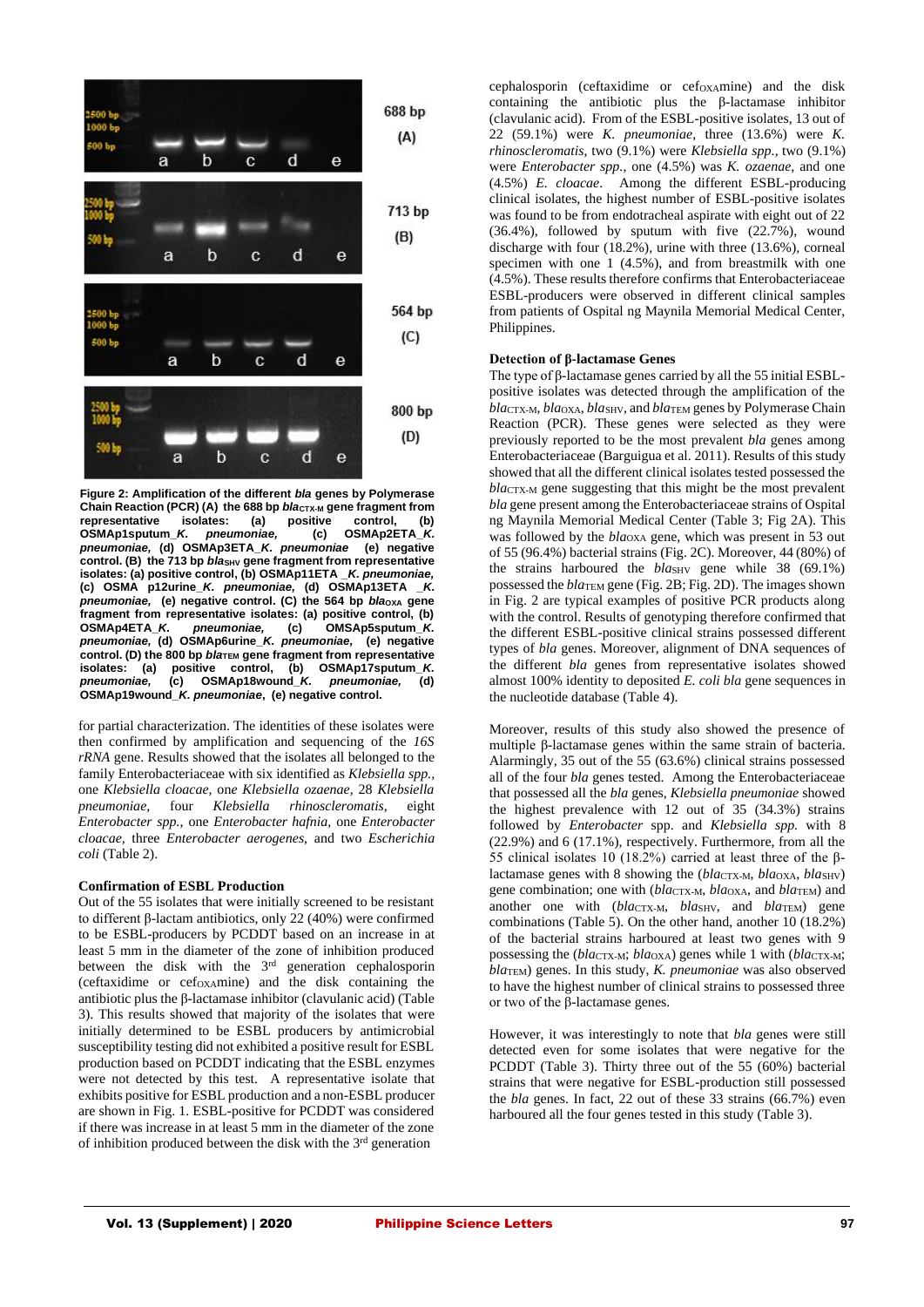**Table 4: BLAST results of percent identity of DNA sequences of the different** *bla* **genes from selected isolates aligned with known sequences from PUBMED nucleotide database.**

| Sample code                                       | % Identity | Homologue                                | <b>Accession</b> |
|---------------------------------------------------|------------|------------------------------------------|------------------|
| OSMAp1sputum K. pneumoniae<br>blactx-M            | 99.5       | Escherichia coli strain EPCM-1 CTX-M     | MG774932.1       |
| OSMAp4ETA _K. pneumoniae<br>blaoxa                | 100        | Escherichia coli pQGU16 blaoxA           | NG 062252.1      |
| OSMAp11ETA _K. pneumoniae<br>bla <sub>SHV</sub>   | 100        | Escherichia coli SEC09<br><i>bla</i> sнv | NG 05004.1       |
| OSMAp17sputum K. pneumoniae<br>blaт <sub>EM</sub> | 100        | Escherichia coli strain CR4 TEM-1        | MK4D5592.1       |

**Table 5: Different β-lactamase gene combinations among** Enterobacteriaceae **strains isolated from clinical samples in Ospital ng Maynila Memorial Medical Center, Philippines.**

| <b>Bacterial strains</b> | $blaCTX-M$<br>blaoxa | <i>bla</i> стх-м<br>blatem | <i>bla</i> стх-м<br>bla <sub>oxa</sub><br>blashy | $blaCTX-M$<br>bla <sub>oxa</sub><br>blaTEM | bla <sub>стх-м</sub><br>blas <sub>HV</sub><br>blaтем | <i>bla</i> стх-м<br>bla <sub>OXA</sub><br>blas <sub>HV</sub><br>$bla$ TEM | Total |
|--------------------------|----------------------|----------------------------|--------------------------------------------------|--------------------------------------------|------------------------------------------------------|---------------------------------------------------------------------------|-------|
| Klebsiella spp.          |                      |                            |                                                  |                                            |                                                      | 6                                                                         | (6)   |
| K. cloacae               |                      |                            |                                                  |                                            |                                                      |                                                                           | 11    |
| K. ozaenae               |                      |                            |                                                  |                                            |                                                      |                                                                           | (1)   |
| K. pneumoniae            | 8                    |                            |                                                  |                                            |                                                      | 12                                                                        | (28)  |
| K. rhinoscleromatis      |                      |                            |                                                  |                                            |                                                      |                                                                           | (4)   |
| Enterobacter spp.        |                      |                            |                                                  |                                            |                                                      |                                                                           | (8)   |
| E. hafnia                |                      |                            |                                                  |                                            |                                                      |                                                                           | 11    |
| E. cloacae               |                      |                            |                                                  |                                            |                                                      |                                                                           | 11    |
| E. aerogenes             |                      |                            |                                                  |                                            |                                                      |                                                                           | (3)   |
| Escherichia coli         |                      |                            |                                                  |                                            |                                                      |                                                                           | (2)   |

## **DISCUSSION**

The increasing and rapid development antibiotic resistance among different bacterial strains have continued to pose danger to public health worldwide. The constant exposure of Gramnegative bacteria to a number of β-lactam antibiotics have contributed to the continuous production and mutation of βlactamases which results to the expanded resistance to β-lactam antibiotics becoming extended-spectrum β-lactamases (ESBLs) (Pitout & Laupland 2008). Large proportion of serious and life threatening infections are now related to ESBL-producing bacteria that are resistant to multiple antibiotics (Partridge 2015). These ESBLs have now spread across the world and have been found in major populated areas (Medeiros 1997). ESBLproducing Enterobacteriaceae were first reported in the middle of 1980s and since then, a steady increase of these strains have been reported worldwide (Bradford 2001). In the Philippines, the prevalence of ESBL-producing Enterobacteriaceae have continuously increased probably due to different bacterial mechanisms of gene horizontal transfer, conjugation, and transposons activity that may spread antibiotic resistance genes. In this study, out of 100 clinical isolates obtained from infected patients of the Ospital ng Maynila Memorial Medical Center, Philippines a total of 55 were found to be resistant to more than one of the β-lactam antibiotics tested thus, were considered as ESBL-producers. These isolates were identified as *Enterobacter aerogenes*, *Enterobacter hafnia*, *Enterobacter spp.*, *Enterobacter cloacae*, *Klebsiella spp.*, *Klebsiella pneumoniae*, *Klebsiella rhinoscleromatis*, *Klebsiella cloacae*, *Klebsiella ozaenae*, and *Escherichia coli*. Majority of the ESBL positive bacterial strains belonged to the genus *Klebsiella* which is consistent with previous reports of being the most commonly reported ESBL-producer. This can be alarming because *Klebsiella* is a major cause of nosocomial diseases and can rapidly spread in hospitals often leading to significant proportion of hospital-acquired infections. Moreover, the colonization of multiple drug resistant *Klebsiella* may pose greater threats to patients as it may entail a more difficult therapeutic intervention strategies.

Of the 55 Enterobacteriaceae clinical strains that were initially determined to be ESBL producers, only 22 (40%) were phenotypically confirmed to be ESBL-positive using PCDDT. Previous studies using PCDDT also showed that ESBLproducers may exhibit false susceptibility to third generation cephalosporins, such as ceftazidime and cefotaxime because these enzymes have wide spectrum of substrate specificity (Mangaiyarkarasi et al. 2013). This might be the reason of the low rate of confirmed ESBL-producers found in this study. Phenotypic confirmatory tests was also shown to exhibit false positive or false negative results based on the study of Khodare et al. (2017).

The vast majority of ESBLs include the CTX-M, OXA, SHV, and TEM types coded by the *bla*CTX-M, *bla*<sub>OXA</sub>, *bla*<sub>SHV</sub>, and *bla*TEM genes, respectively. However, several resistance genes on the same plasmid may enable bacterial cell to acquire multiresistance in a single step (Paterson and Bonomo 2005). Chromosomal gene mutations may also contribute to the development of antibiotic resistance as sharing of genetic material could be possible through mobile resistance genes (Bradford 2001). Selection of mutations may result in increased resistance to extended spectrum of antibiotics caused by antibiotic pressures (Partridge 2015). Detection and genotyping of the β-lactamase genes is therefore very important to determine the presence and the types of *bla* genes that is predominant in the bacterial cell. In this present study however, *bla* genes were still detected even for those strains negative for PCDDT. It might also be plausible that even if the β-lactamase genes were present but these were not actively expressed by the organism thus, the ESBL enzymes were not detected by PCDDT causing the false negative results. However, future experimental work are needed to further elucidate the possible reasons of the false negative results in PCDDT observed in this study. The use of molecular methods therefore, can be considered as the gold standard as it provides a fast and more accurate method of confirming ESBL-production among bacterial isolates.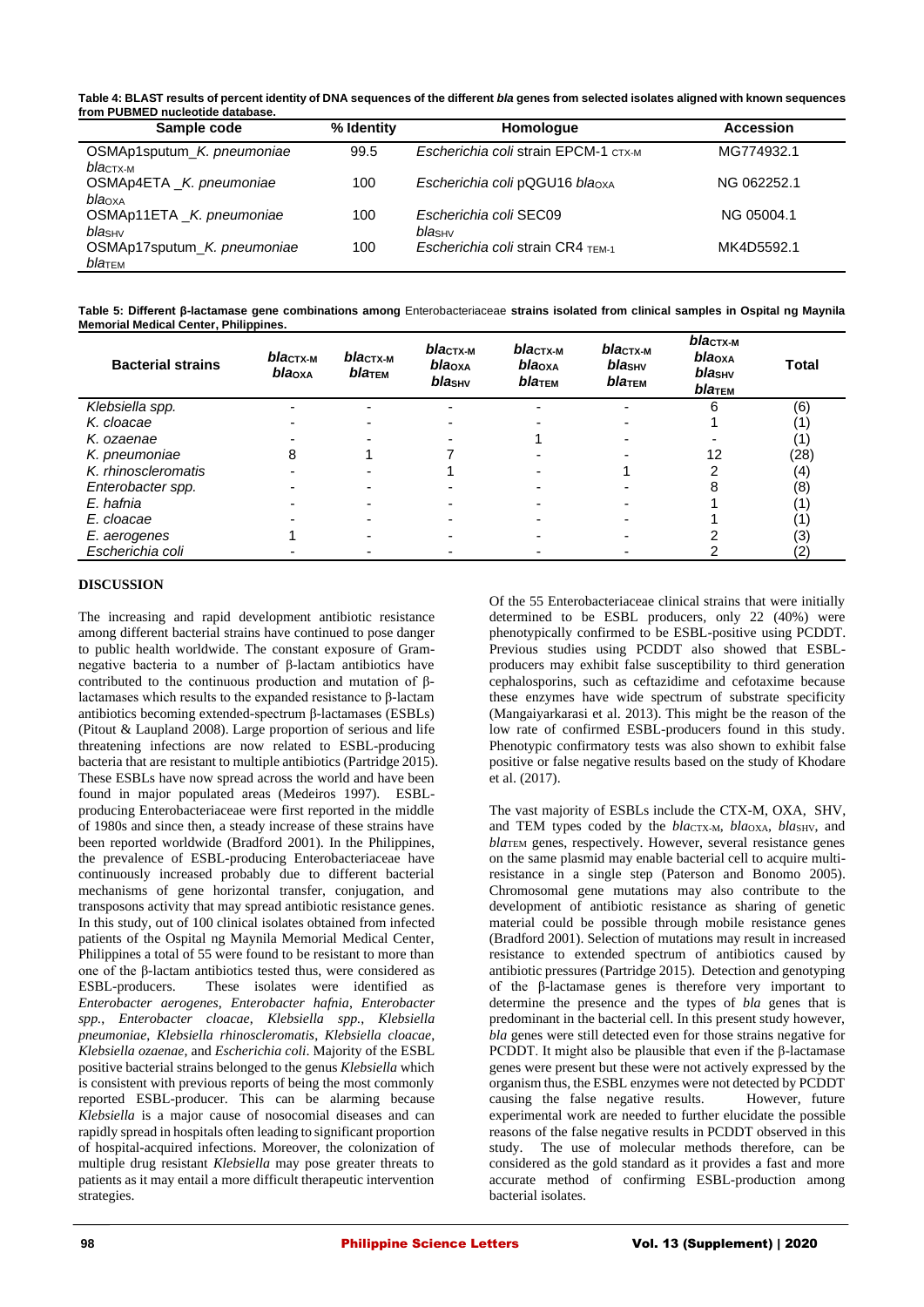In this study, genotyping of the *blacTX-M* gene showed that it was found in all of the Enterobacteriaceae strains examined thus, can be considered as the most predominant type of β-lactamase gene among the different clinical isolates from the Ospital ng Maynila Memorial Medical Center. This is not surprising because CTX-M ESBLs have begun to emerge in many countries during the past decade and is now considered the most frequent ESBL-type worldwide (Paterson and Bonomo 2005). The CTX-M types of ESBLs are not only predominant in the United States, but also in European and in Asian countries such as China, South Korea and Japan (Zhang et al. 2014). In fact, the CTX-M series enzymes have also been reported to be the most dominant ESBL-type within the Southeast Asian region and has appeared significantly in Vietnam, Thailand and particularly in India (Mendes et al*.* 2013; Hawkey 2008). In the Philippines, a study conducted by Tian et al*.* (2010) reported that 37 out of 39 (94.9%) ESBL-producing clinical isolates from the Philippine General Hospital possessed the *blacTX-M* gene thus, considered as the most predominant extended-spectrum β-lactamases among Enterobacteriaceae isolates similar to this study. Moreover, Lucena et al*.* (2012) also reported that around 60% of ESBL-producing Enterobacteriaceae at a private tertiary hospital in Southern Philippines produced the CTX-M type ESBLs. The *blacTX-M* type was also predominantly observed from phenotypically identified ESBL-producing *E. coli* isolates from the Philippines (Cruz and Hedreyda 2017).

On the other hand, among all the clinical isolates genotyped, 53 out of 55 (96.4%) bacterial isolates possessed the *bla*<sub>OXA</sub> gene. The OXA-type is another growing family of ESBLs that confers resistance to ampicillin and cephalothin and are characterized by high hydrolytic activity to oxacillin and cloxacillin but are poorly inhibited by clavulanic acid (Walther-Rasmussen and Høiby 2006). In the recent study of Cornista et al. (2019), the *bla*OXA-1 was reported to be the most predominant *bla* gene from phenotypically confirmed ESBL-positive *K. pneumoniae*  isolated from four provincial hospitals in Luzon, Philippines. In this present study, the *bla*OXA was also found in majority of the *K. pneumoniae* clinical isolates from the Ospital ng Maynila Memorial Medical Center similar to our previous report. However, the type of OXA variants was also not determined in this study because DNA sequencing was only used to confirm the presence of this gene.

Furtermore, the *blas<sub>HV</sub>* gene was present in 44 out of 55 (80%) ESBL positive clinical isolates. SHV together with TEM βlactamases, were the first plasmid-mediated enzymes in which most ESBLs were derived (Bush & Jacoby 2010). Majority of SHV-type derivatives have been reported as extended-spectrum β-lactamases (Ojdana et al*.* 2014). The majority of SHV variants possess an ESBL phenotype characterized by the single amino acid substitution of a serine to glycine at position 238, which is critical for the efficient hydrolysis of ceftazidime. Meanwhile, the substitution of lysine for glutamate at position 240 is critical for the efficient hydrolysis of cefotaxime (Veras et al. 2011). The occurrence of SHV-12 among the ESBL-producing Enterobacteriaceae from clinical isolates at the Philippine General Hospital (PGH) was first reported by Cabrera and Rodriguez (2009). In their study, they concluded that *bla*SHV-12 was the most dominant ESBL among the Enterobacteriaceae isolates. The SHV-1 β-lactamase was also reported to be commonly found in *K. pneumoniae* and is responsible for up to 20% of plasmid-mediated antibiotic resistance in this species (Bradford 2001). In this present study however, 19 out of 28 (67.9%) *Klebsiella pneumoniae* also possessed the *bla*SHV indicating that it is common among this strains. This gene was also found in *K. rhinoscleromatis, K. cloacae* and *Klebsiella spp.*  clinical isolates from the Ospital ng Maynila Memorial Medical Center.

Lastly, among the ESBL genes tested for this study, the *bla*TEM gene was the least predominant gene present only in 38 out of 55  $(69.1\%)$  isolates. The TEM-1 enzyme has been reported to be the most commonly encountered β-lactamase among Gramnegative bacteria mostly often found in *K. pneumoniae* and *E. coli.* In this study, the *bla*TEM was present in 13 out of 28 (46.4%) *K. pneumoniae* and in both the *E. coli* clinical isolates. In the study of Cruz and Hedreyda (2017), it was shown that plasmid-encoded *bla*TEM was most prevalent in ESBL-producing *E. coli* isolates in the Philippines which was comparable to *bla*CTX-M. In another study of Bajpai et al. (2017), the *bla*TEM gene was also found to be the most predominant gene detected among 38 out of 78 (48.7%) urine isolates.  $TEM-52$  was also found to be one of the predominant gene in ESBL-producing *E. coli* and *K. pneumoniae* isolates in South Korea (Pai 1998). However, in most countries in Asia, TEM derivatives still continues to be in scarce, especially in *K. pneumoniae* isolates (Hawkey 2008).

This present study also reported a high prevalence of ESBLproducing Enterobacteriacea strains harboring more than one type of β-lactamase genes which may pose a more serious threat to patients. In fact, 63.6% of all the clinical strains from the Ospital ng Maynila tested possessed all of the four *bla* genes while 18% harboured at least three *bla* gene combinations. Majority of those strains with multiple *bla* genes was *K. pneumoniae* which is a major cause of nosocomial diseases in hospitals. This is not surprising because β-lactamase genes have commonly been reported in *K. pneumonia* strains. The presence of these several antibiotic resistance genes among clinical strains in the Ospital ng Maynila Memorial Medical Center may indicate higher resistance to β-lactam antibiotics thus, might be difficult to manage within the hospital setting.

Studies have also shown that the concomitant presence and hyperproduction of the different types of β-lactamases within the same strain may lead to the development of resistance to βlactamase inhibitors such as clavulanic acid (Sugumar et al*.* 2014). Moreover, the association of CTX-M with OXA type of β-lactamases will make isolates resistant to β-lactam-βlactamase inhibitor combination. In this study, both the *blac*tx-<sup>M</sup> and the *bla*OXA genes were found to be very common combination and was present in almost all except for two Enterobacteriaceae strains which might be the reason for the false negative results observed in PCDDT. Here, most of the isolates that were found negative for PCDDT still possessed different types of β-lactamase genes as determined by PCR. This study therefore strengthen the need for molecular screenings for ESBL-positive strains to be applied in routine diagnostics in the Philippines to provide fast and more accurate results. It is also imperative that close monitoring and antimicrobial stewardship must be imposed to further control the spread of the ESBLproducing bacteria within or outside hospital settings as its prevalence has been observed to continuously increase.

## **CONCLUSION AND RECOMMENDATIONS**

From a total of 100 different clinical isolates of the Ospital ng Maynila Memorial Medical Center, Philippines, 55 Enterobacteriaceae strains were found to be resistant to more than one β-lactam antibiotics thus were considered ESBLsuspects. Confirmation of ESBL-production by PCDDT showed that only 22 (40%) out of the 55 strains were ESBLpositive. However, genotyping of isolates based on *bla* genes showed that all the 55 strains possessed β-lactamase genes even those isolates negative for PCDDT. These results suggest that the *bla* genes might be present in all strains but may not be actively expressed thus, the enzyme might not been detected by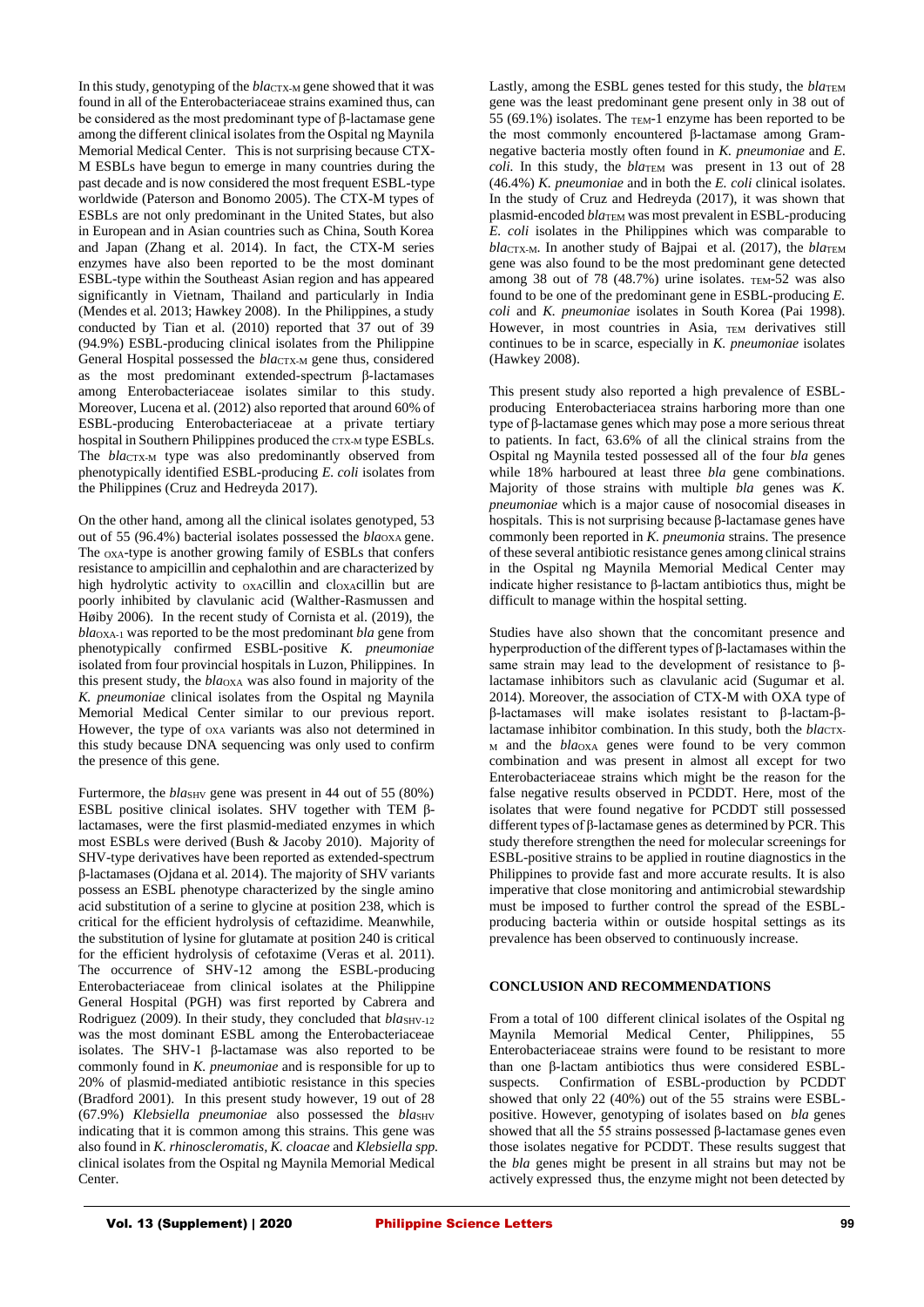PCDDT. Majority of the bacterial strains contained multiple βlactamase genes with (63.6%) harbouring all the four *bla* genes tested. Among all the Enterobacteriaceae strains, *Klebsiella pneumonia* was found to possessed the highest number of multiple *bla* genes which may pose a greater threat as it is a major cause of nosocomial diseases. This result was not surprising because previous reports have shown that ESBL production is very common in *K. pneumoniae* species. Interestingly, *blact*<sub>N</sub> was reported to be present in all of the isolates suggesting that it might be the most dominant gene among the Enterobacteriaceae. This gene was also previously reported to be prevalent in bacterial samples isolated from different hospitals in the Philippines. DNA sequencing of complete *bla* genes from the different isolates is recommended to determine possible variants of these genes. The presence multiple combinations of different types of β-lactamase genes found in bacterial strains in this study therefore reveals the importance of rapid and accurate detection of ESBL-production in healthcare settings.

## **REFERENCES**

- Ambler RP, Coulson AF, Frere JM, Ghuysen JM, Joris B, Forsman M, Levesque RC, Tiraby G, Waley SG. A standard numbering scheme for the class A β-lactamase. Biochem J 1991; 276: 269–270.
- Barguigua A, El Otmani F, Talmi M, Bourjilat F, Haouzane F, Zerouali K, Timinouni M. Characterization of extendedspectrum β-lactamase-producing *Escherichia coli* and *Klebsiella pneumoniae* isolates from the community in Morocco. J. Med. Microbiol. 2011; 60: 1344–1352.
- Bajpai T, Pandey M, Varma M, Bhatambare GS. Prevalence of TEM, SHV, and CTX-M Beta-Lactamase genes in the urinary isolates of a tertiary care hospital. Avicenna J. Med. 2017; 7(1): 12-16.
- Bergey DH, Holt JG, Bergey's Manual of Determinative Bacteriology 9<sup>th</sup> ed. 1993; Baltimore: Williams & Wilkains.
- Bomasang ES, Mendoza MT. Prevalence and risk factors associated with extended spectrum β-lactamase (ESBL) production among selected Enterobacteriaceae isolates at the Philippine General Hospital. Philipp. J. Microbiol. Infect. Dis. 2003; 32(4): 151–158.
- Bradford P. Extended-spectrum β-lactamases in the 21st century: characterization, epidemiology, and detection of this important resistance threat. Clin. Microbiol. Rev. 2001; 14(4): 933–951.
- Bush K, Jacoby GA, Medeiros AA. A functional classification scheme for β-lactamase and its correlation with molecular structure. Antimicrob. Agents Chemother 1995; 39: 1211– 1233.
- Bush K, Jacoby GA. Updated functional classification of βlactamases. Antimicrob Agents Chemother 2010; 54(3): 969– 976.
- Cabrera EC, Rodriguez RDM. First report on the occurrence of<br>suv-12 extended-spectrum  $\beta$ -lactamase-producing SHV-12 extended-spectrum β-lactamase-producing Enterobacteriaceae in the Philippines. J Microbiol Immunol Infect 2009; 42(1): 74–85.
- [CLSI] Clinical Laboratory Standards Institute. Performance standards for antimicrobial susceptibility testing, 9th

informational supplement [M100-S9]. 1999; Wayne, PA: CLSI.

- [CLSI] Clinical and Laboratory Standards Institute. Methods for Dilution Antimicrobial Susceptibility Tests for Bacteria That Grow Aerobically; Approved Standard—Ninth Edition [CLSI Document M07-A9]. 2012; Wayne, PA: CLSI. p. 12–13.
- [CLSI] Clinical and Laboratory Standards Institute. Performance standards for antimicrobial susceptibility testing; twenty-second informational supplement [CLSI document M100-S23]. 2013; Wayne, PA: CLSI. p. 50–51.
- Cornista JC, Cuña AM, Sanchez HJ, Balolong MP. Detection of Extended-spectrum β-Lactamase-producing *Klebsiella pneumoniae* Isolated from Four Provincial Hospitals in Luzon and Genotyping of β-Lactamase (*bla*CTX-M, *bla*TEM, *bla* SHV, and *bla*OXA-1) Genes. Philipp. J. Sci. 2019; 148(2):277-287.
- Cruz MC, Bacani CS, Mendoza AB, Hedreyda CT. Evaluation of extended-spectrum β-lactamase production in *Escherichia coli* clinical isolates from three hospitals in Luzon, Philippines. Philipp. Sci. Lett. 2014; 7(2): 438–443.
- Cruz MC, Hedreyda CT. Detection of plasmid-borne βlactamase gene in extended-spectrum β-lactamase (ESBL) and non-ESBL-producing *Escherichia coli* clinical isolates. Philipp. J. Sci. 2017; 146(2): 167–175.
- Dallenne C, Da Costa A, Decré D, Favier C, Arlet G. Development of a set of multiplex PCR assays for the detection of genes encoding important β-lactamases in Enterobacteriaceae. J. Antimicrob. Chemother 2010; 65: 490- 495.
- Garcia MDM, Norre ILP, Gicana AMN, Tariman RR, Rigby KB. Extended spectrum β-lactamases among Enterobacteriaceae isolated from clinical specimens of a tertiary hospital in 2014. J. Adv. Med. Pharm. Sci. 2016; 8(2): 1–8.
- Hawkey PM. Prevalence and clonality of extended-spectrum βlactamases in Asia. Clin Microbiol Infect 2008; 14(1): 159– 165.
- Hawser S, Bouchillon S, Hoban D, Badal R, Hsueh P, Paterson D. Emergence of high levels of extended-spectrum-βlactamase-producing Gram-negative bacilli in the Asia-Pacific region: Data from the Study for Monitoring Antimicrobial Resistance Trends (SMART) program, 2007. Antimicrob Agents Chemother 2009; 53(8): 3280–3284.
- Khodare A, Mutha A, Purohit M. Prevalence of extendedspectrum ß-lactamases producing *Escherichia coli* in urinary specimens and their phenotypic detection by modified threedimensional enzyme extract test: Comparison with the Phenotypic confirmatory disk diffusion test. Indian J Microbiol Res 2017; 4(3): 244-247.
- Lota M, Latorre A. A retrospective study on extended spectrum β-lactamase bacteria in the Philippines from 1999–2013. Acta Med Philipp 48(1): 28–35.
- Lucena M, Metillo E, Oclarit J. 2012. Prevalence of CTX-M extended spectrum ß-lactamase-producing Enterobacteriaceae at a private tertiary hospital in southern Philippines. Philipp. J. Sci. 2013; 141(1): 117–121.
- Mangaiyarkarasi T, Dhandapang SP, Latha R, Baskaran K, Hemalatha G, Vijaya R, Ivvala AS. Comparison of double disc synergy test and phenotypic confirmatory disc diffusion test